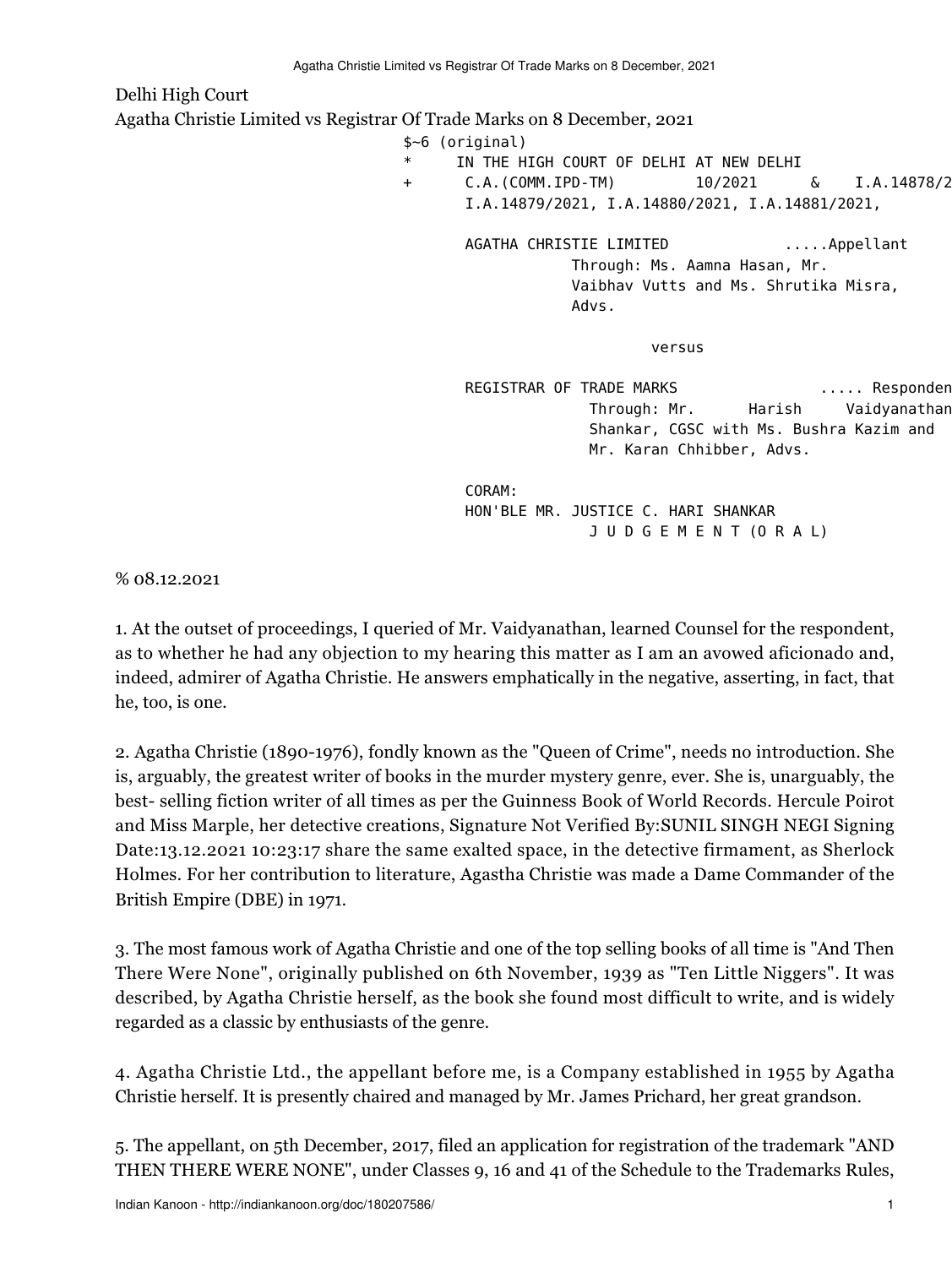## 2017, which read thus:

"Class 9: Pre-recorded magnetic, digital and optical recording media and data carriers, including audio and video cassettes, digital audio tapes, video tapes, vinyl records, compact discs (CDs), audio digital discs, magnetic discs, optical discs, floppy discs, holographic discs, DVDs, cartridges for computer and video games, magnetic or digital cards, cards bearing electronically recorded data, smart cards, flash memory cards, portable flash memory devices, USB flash drives; cinematographic films; television films; slide films; slide film mounts; photographic films; computer software; computer application software for mobile devices; downloadable software via the internet and wireless devices;

Signature Not Verified By:SUNIL SINGH NEGI Signing Date:13.12.2021 10:23:17 downloadable software in the nature of a mobile application; video and computer games in the form of computer programs recorded on data carriers or downloaded via the internet; electronic publications; nonprinted publications; printed publications in electronically, magnetically or optically recorded and readable forms; multimedia entertainment goods recorded in electronic, magnetic, digital or optical forms or downloaded via the internet; downloadable digital media and recordings containing sound, images, text, information, signals or software; downloadable video and audio recordings provided via the internet and mobile devices; downloadable video, video recordings, animation films and programs provided via a video on demand service; audio books, electronic books, digital books, podcasts, webcasts, ringtones, wallpapers, screensavers, icons, images, all the aforementioned recorded or downloaded via the internet; digital book readers; electronic memo books; digital tablets; mobile telephones, parts, fittings and accessories therefor; computer mouse mats and computer wrist mats; parts and fittings for all the aforesaid goods."

"Class 16: Printed matter; books; artwork publications; newspapers, periodicals and magazines; advertising publications; educational publications; promotional publications; booklets; booklets relating to games; pamphlets; event programs; computer software in printed form; instruction manuals relating to computer software; computer game instruction manuals; strategy guide books for games; strategy guide magazines for games; writing or drawing books; goods made of paper and cardboard; collectable cards; bookmarks; covering materials for books; covers for books; paper for wrapping books; protective covers for books; photographs; photo stands; photograph albums; scrapbooks; stationery; notepaper; envelopes; notebooks; address books; visitors books; writing instruments; pens; pencils; adhesive materials for stationery use; artists' materials; paint brushes; office requisites; desk sets, blotters, book ends; instructional and teaching material; calendars, diaries, personal organisers; greetings cards; posters; postcards; wrapping paper; gift tags."

Signature Not Verified By:SUNIL SINGH NEGI Signing Date:13.12.2021 10:23:17 "Class 41: Education; providing of training; entertainment; cultural activities; provision of entertainment services through the media of publications; publishing services (including electronic publishing services); publishing and editing of printed matter and printed publications; on-line publishing of electronic books, audio books, journals, newsletters, digests, reports, newspapers and magazines (non-downloadable); music publishing and music recording services; provision of entertainment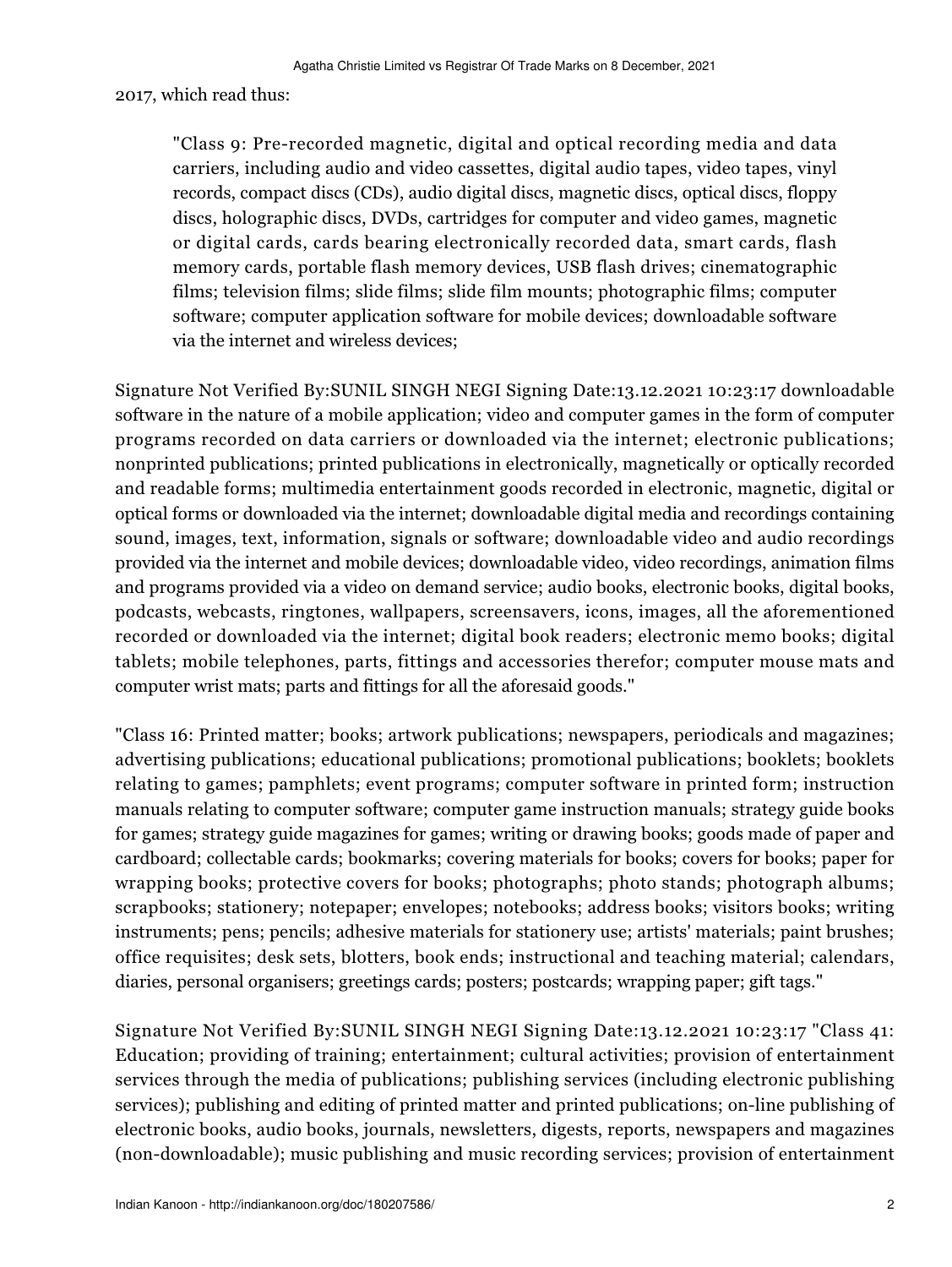services; entertainment by means of theatre productions, music performances, roadshows, radio, television, film and internet; entertainment services in the form of television and radio shows, programs, films and series, theater and stage productions, cabaret, live musical performances, concert performances, sound recordings, cinema performances, films and multimedia entertainment production; entertainment services in the form of electronic, computer and video games provided by means of the internet and other remote communications device; planning, organizing, directing, production, performance and presentation of theatre performances and shows, stage performances and shows, plays, musical performances and shows, dramas, live comedy shows and live performances, cinematographic films, video films, animated films and cartoons; production of pre- recorded video, television and cinema films; video-tape film production, television programs, television series, live television programs, radio programs, radio broadcasts, musical programs, musical shows, live musical performances, concerts; television, radio, film and show production; on-line entertainment material, including non-downloadable webcam recordings, blogs, podcasts and multimedia entertainment production; recorded audio-visual presentations; production of entertainment in the form of video tapes; video game entertainment services; electronic games services provided from a computer database or by means of the internet; electronic game services and competitions provided by means of the internet; electronic games services, including provision of computer games on line or by means of a global computer network; providing interactive multi-player computer games via the internet and electronic communication networks; providing internet games (non-downloadable); provision of games by means of a Signature Not Verified By:SUNIL SINGH NEGI Signing Date:13.12.2021 10:23:17 computer based system; cinema theaters; motion picture theaters; movie theatres; production of musical recordings and musical videos; recording, film, video and television studio services; amusement park services; theme park services; entertainment and educational services in the nature of lectures and performances provided on cruises, tours, excursions, exhibitions, and private events; entertainment services in the nature of interactive shows, plays, performances and dinner parties featuring adaptations of scripts of mystery novels and fictional characters and involving participation of the audience; arranging of competitions for education or entertainment; entertainment information; entertainment information services, information services relating to books, films, movies, shows, plays, theatre performances, music, television and radio programs and series computer and video games; ticket information services for entertainment events; providing entertainment information via a website; arranging and conducting conferences, conventions, congresses and exhibitions; audiovisual display presentation services for entertainment purposes; production, arranging and conducting of presentations for cultural, entertainment and educational purposes; organisation of events for entertainment and cultural purposes; museum services and provision of museum facilities for presentations and exhibitions; gallery services; courses of instruction in history and literature; exhibition of cine films, video films and video film sound tracks; movie theatre presentations; organisation of entertainment and cultural events; arranging of festivals for cultural, educational and entertainment purposes; audio, film, video and television recording and production services; production of sound and image recordings on sound and image carriers; production of entertainment in the form of video and audio recordings; dissemination of entertainment material; rental of audio books and electronic books; rental and hire of pre-recorded media, DVDs, video and audio cassettes and tapes; rental of cinematographic films, motion picture films and television programs; rental of computer game programs; film and television program distribution (other than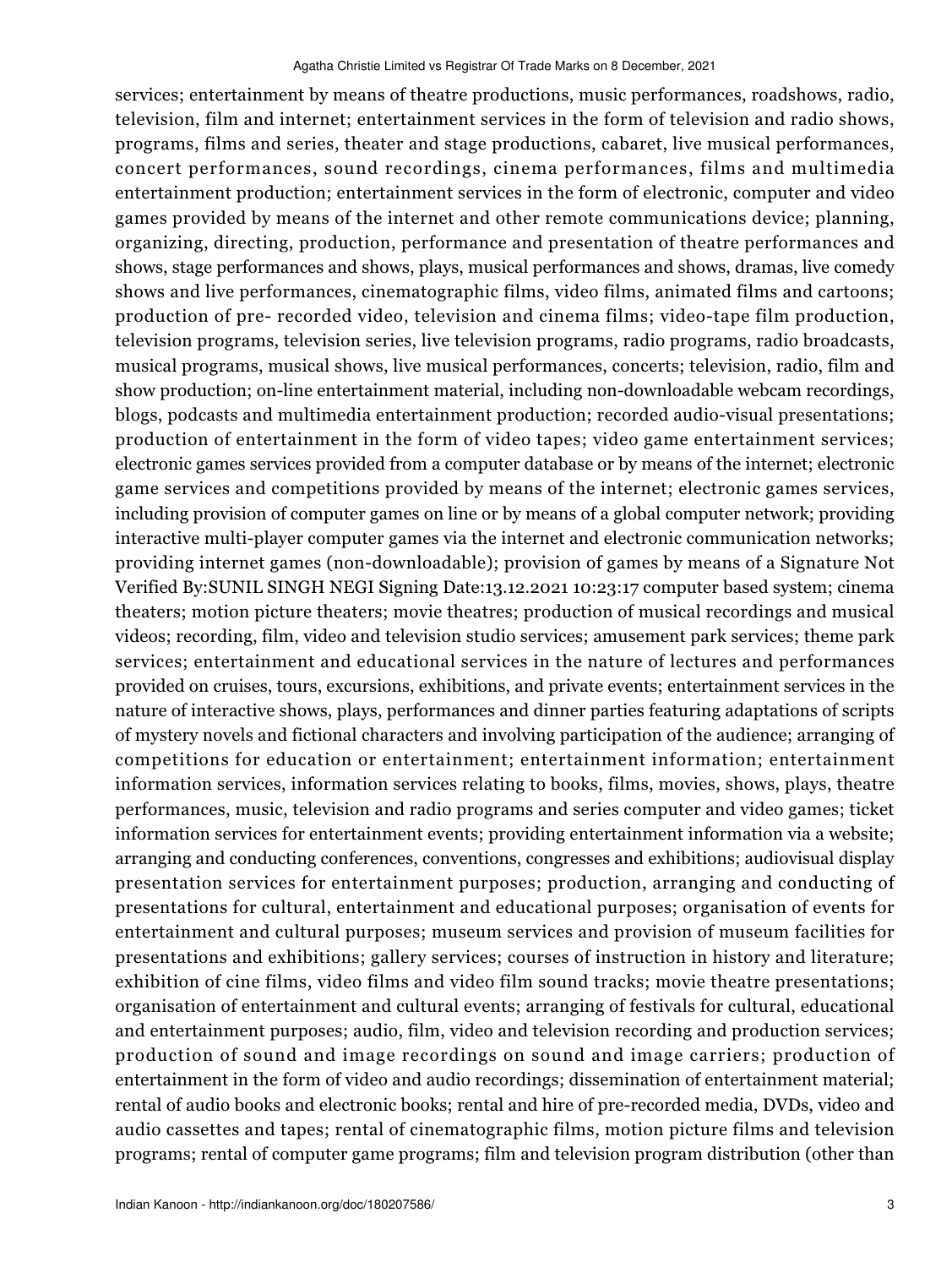transportation); providing educational and entertainment services relating to Signature Not Verified By:SUNIL SINGH NEGI Signing Date:13.12.2021 10:23:17 uploading, exchanging and sharing photos and videos via a website; orchestra services."

6. The appeal avers that, on the date when the application was filed, no mark even remotely similar to "AND THEN THERE WERE NONE" was in use, in relation to the goods and services in respect of which registration was sought by the appellant, or, for that matter, in respect of any other goods or services.

7. A show cause notice, proposing rejection of the mark was served on the appellant, who responded thereto. The appellant was, thereafter, heard and the impugned order came to be passed on 14th January, 2021, rejecting the application. The order reads thus:

"In the matter of Application No. 3695699 for registration of a trade mark AND THEN THERE WERE NONE Filed by AGATHA CHRISTIE LIMITED ORDER Above application has been filed for registration of the trademark AND THEN THERE WERE NONE on 05/12/2017 which was examined on 04/01/2018 and examination report was communicated to the applicant at his address for service. A reply to the office objection(s) had been filed on behalf of the applicant but the same was not found satisfactory and the application was set down for hearing and eventually hearing took pace before me on 11/01/2021.

Vaibhav Vutts Attorney appeared before me and made his/her submissions. I have heard arguments and gone through the records.

Office objection u/Sec. 9 (1) (a).

Signature Not Verified By:SUNIL SINGH NEGI Signing Date:13.12.2021 10:23:17 Ld. Counsel himself submits that the applied mark is the name of a novel by the writer Agatha Christie.

Applied mark is AND THEN THERE WERE NONE.

To my mind, applied mark is a kind of mark where one needs to educate the people that its not just any phrase but a trademark and is intended to be so used. Applied mark is only proposed to be used. There is no substantive evidence that the applied mark has been used as a trademark ever. Applied mark lacks distinctiveness.

Objection sustained.

Refused.

After perusal of all the documents on record and submission made by the applicant/authorised agent it is concluded that applied mark is not registrable because of the reason stated as above. Hence application no. 3695699 cannot be accepted and refused accordingly.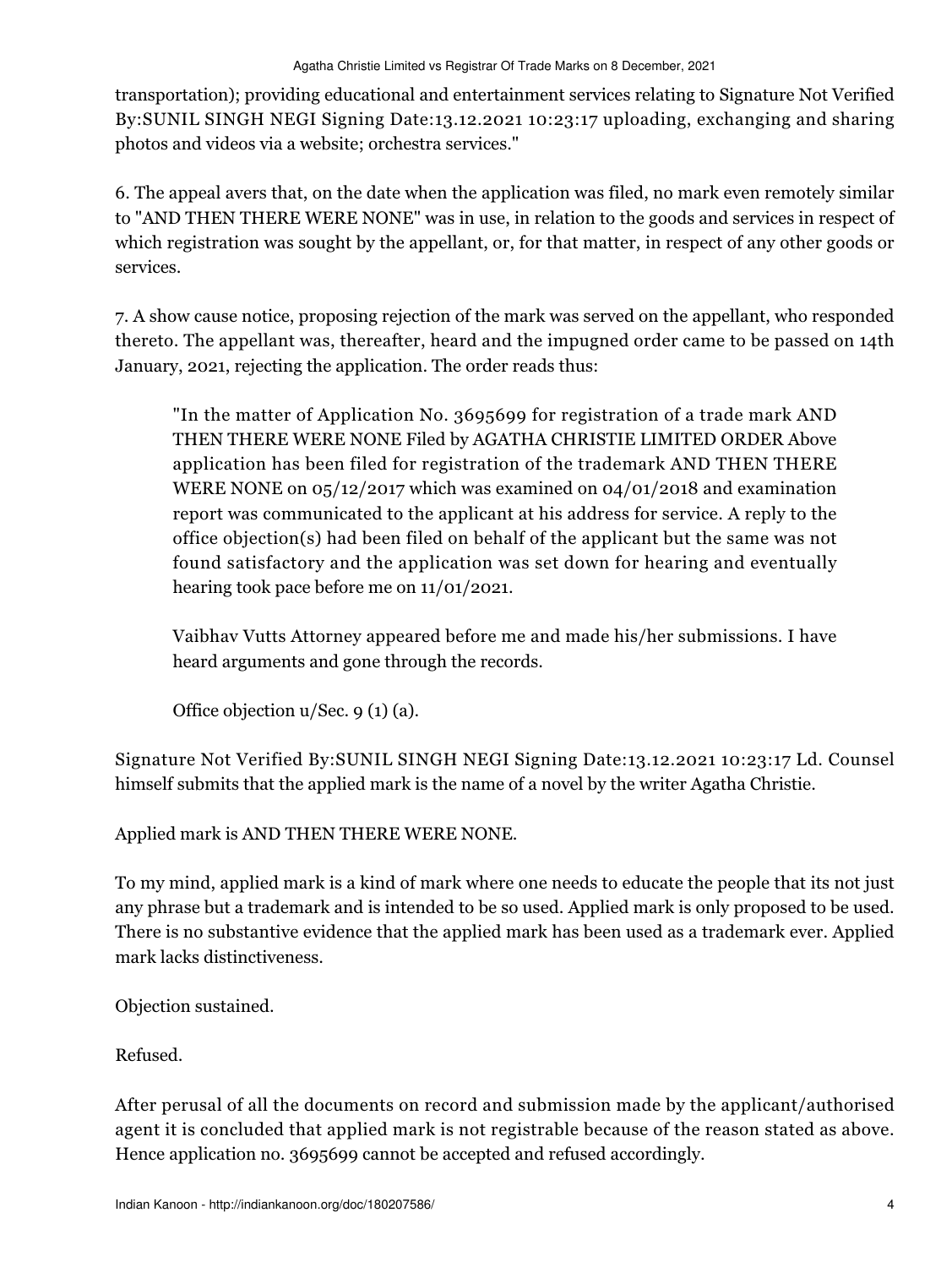Dated: 14 January, 2021."

8. Mr. Vaidyanathan, learned Counsel for the respondent has, with customary candour, left the matter to the Court.

9. Ex facie, the impugned order cannot sustain either on facts or in law. The only ground on which the impugned order refuses registration of the appellant's mark is that it is not distinctive. I fail, completely, to understand why "AND THEN THERE WERE NONE" is, by any reckoning, not a distinctive mark, when seen vis-a-vis the categories of services in respect of which its registration was being sought. The impugned order does not allege that the mark, or any mark deceptively similar thereto, was ever registered, or even in use in Signature Not Verified By:SUNIL SINGH NEGI Signing Date:13.12.2021 10:23:17 respect of goods or services identical or similar to the marks in respect of which registration was sought by the appellant. Nor could it be alleged that the mark "AND THEN THERE WERE NONE" was descriptive of the services in respect of which its registration was sought by the appellant.

10. The Trade Marks Act, 1999, confers, as a matter of right, the right to register a trademark which does not suffer from any of the infirmities which the Act contemplates.

11. The grounds on which registration of a mark used, or proposed to be used, as a trademark, may be refused, are contained in Sections 9, 11 and 13 of the Act. They permit refusal of registration if

(i) the mark is devoid of any distinctive character, meaning that it is not capable of distinguishing the goods or services of one person from those of another [Section  $9(1)(a)$ ],

(ii) the mark consists exclusively of marks or indications which may serve in trade to designate the kind, quality, quantity, intended purpose, values, geographical origin or the time of production of the goods or rendering of the service or other characteristics of the goods or service [Section  $9(1)(b)$ ],

(iii) the mark consists exclusively of marks or indications which have become customary in the current language or in the bona fide and established practices of the trade [Section  $9(1)(c)$ ],

(iv) the mark is of such a nature as to deceive the public or cause confusion [Section  $9(2)(a)$ ], Signature Not Verified By:SUNIL SINGH NEGI Signing Date:13.12.2021 10:23:17

(v) the mark contains or comprises of any matter likely to hurt the religious susceptibilities of any class or section of the citizens of India [Section 9(2)(b)],

(vi) the mark comprises or contains scandalous or obscene matter [Section  $g(2)(c)$ ],

(vii) the use of the mark is prohibited under the Emblems and Names (Prevention of Improper Use) Act, 1950 (12 of 1950) [Section 9(2)(d)],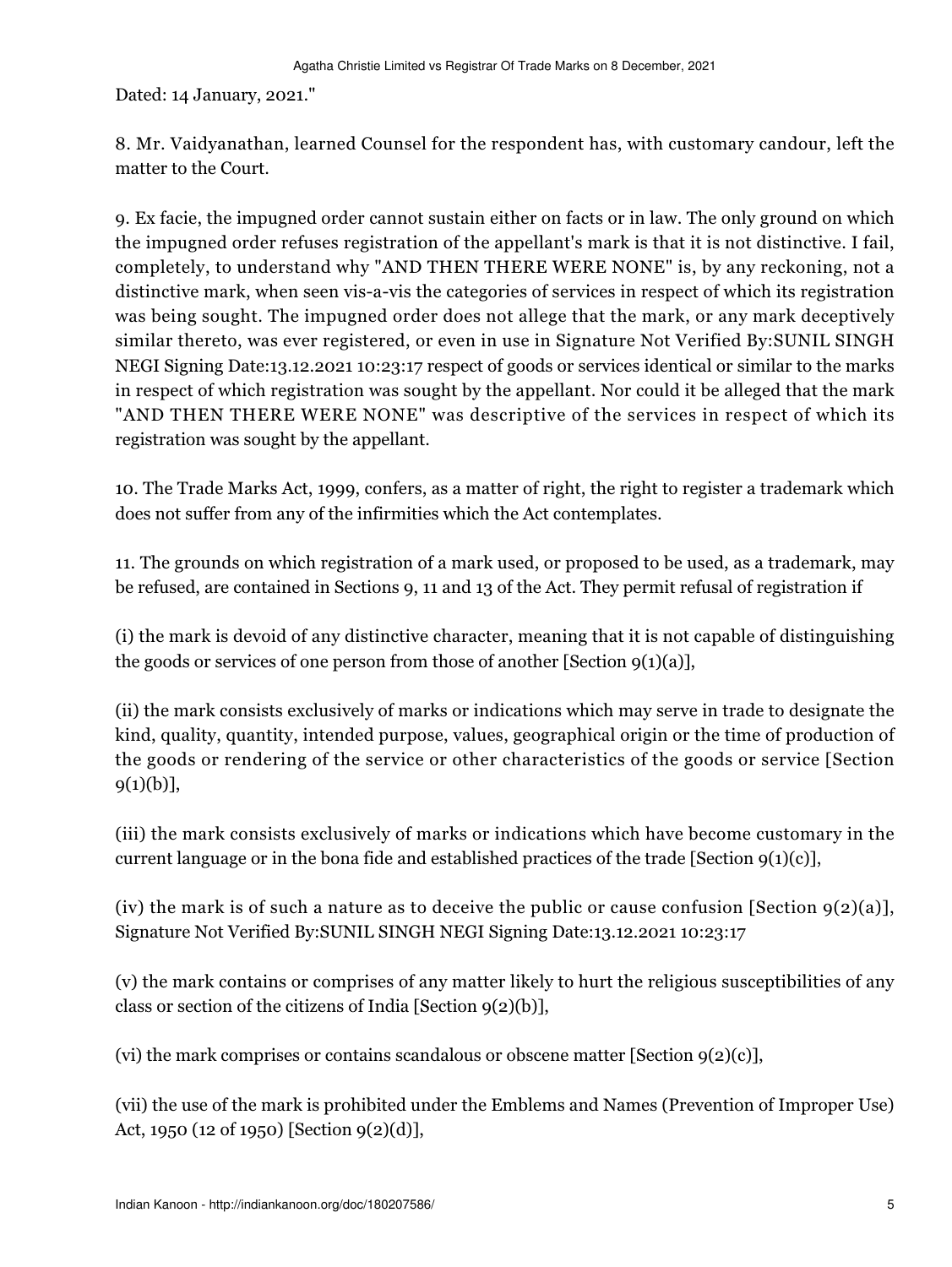(viii) the mark consists exclusively of the shape of goods which results from the nature of the goods themselves [Section 9(3)(a)],

(ix) the mark consists exclusively of the shape of goods which is necessary to obtain a technical result [Section 9(3)(b)],

(x) the mark consists exclusively of the shape which gives substantial value to the goods [Section 9(3)(c)],

(xi) the mark is such that, because of its identity or similarity with an earlier trademark and the goods or services covered by such earlier mark, there exists a likelihood of confusion on the part of the public, which includes the likelihood of association with the earlier trade mark. [Section 11(1)],

(xii) the mark is identical or similar to an earlier trademark, but is to be registered into goods or services which are not similar to the goods or services for which the earlier trademark is registered, if the earlier trademark is a well-known trademark in India within the meaning of Section  $2(1)(z)$ , and the use of the mark of which registration is sought would take unfair Signature Not Verified By:SUNIL SINGH NEGI Signing Date:13.12.2021 10:23:17 advantage of, or be detrimental to, the distinctive character or repute of the earlier trademark [Section 11(2)],

(xiii) the use of the mark in India is liable to be prevented by virtue of any law, in particular the law of passing off protecting an unregistered trade mark used in the course of trade, or by virtue of copyright law [Section 11(3)],

(xiv) the mark is the commonly used and accepted name of a single chemical element or a single chemical compound in respect of a chemical substance of preparation [Section 13(a)], or

(xv) the mark is declared by the World Health Organisation, as an international non-proprietary name, or is deceptively similar to an international non-proprietary name granted by the WHO.

12. The circumstances in which registration of a mark can be refused, being specifically statutorily delineated in the Trade Marks Act, have to be regarded as exhaustive. Absent any of these circumstances, therefore, a request for registration of a trademark cannot be refused.

13. "Trade mark" and "mark", are defined in Clauses (zb) and (m) of Section 2(1) of the Trademarks Act, 1999, thus:

"2. Definitions and interpretation -

(1) In this Act, unless the context otherwise requires, \*\*\*\*\* Signature Not Verified By:SUNIL SINGH NEGI Signing Date:13.12.2021 10:23:17

(m) "mark" includes a device, brand, heading, label, ticket, name, signature, word, letter, numeral, shape of goods, packaging or combination of colours or any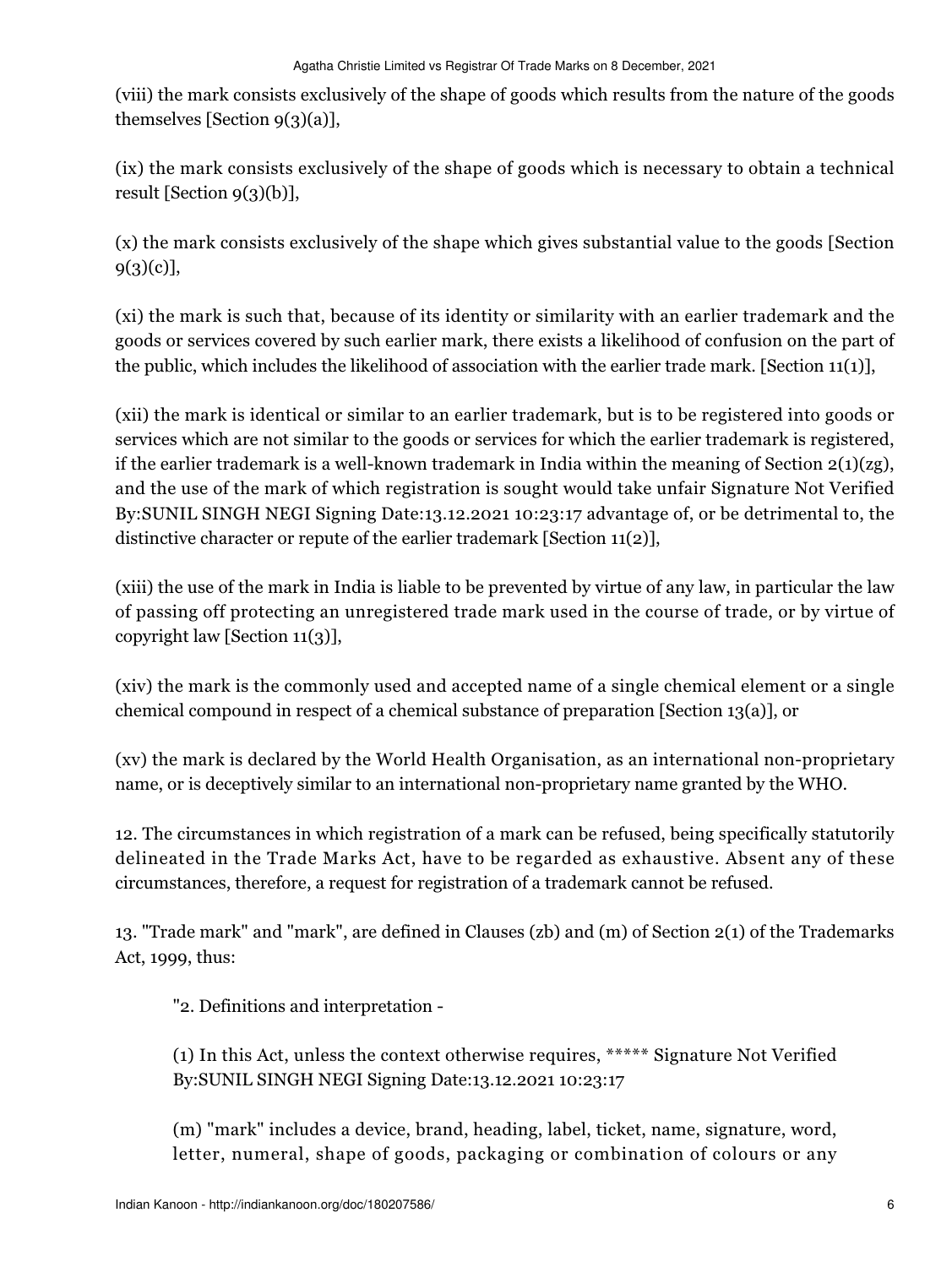combination thereof;

\*\*\*\*\* (zb) "trade mark" means a mark capable of being represented graphically and which is capable of distinguishing the goods or services of one person from those of others and may include shape of goods, their packaging and combination of colours; and

(i) in relation to Chapter XII (other than section 107), a registered trade mark or a mark used in relation to goods or services for the purpose of indicating or so as to indicate a connection in the course of trade between the goods or services, as the case may be, and some person having the right as proprietor to use the mark; and

(ii) in relation to other provisions of this Act, a mark used or proposed to be used in relation to goods or services for the purpose of indicating or so as to indicate a connection in the course of trade between the goods or services, as the case may be, and some person having the right, either as proprietor or by way of permitted user, to use the mark whether with or without any indication of the identity of that person, and includes a certification trade mark or collective mark;"

Names, words and combinations or names/words are, therefore, "marks", within the meaning of the Trade Marks Act, 1999. The only other criteria of a "trade mark", is that it must be capable of being Signature Not Verified By:SUNIL SINGH NEGI Signing Date:13.12.2021 10:23:17 represented graphically and must be capable of distinguishing the goods of one person from those of others.

14. There is no finding or observation, by the author of the impugned order, that the name "AND THEN THERE WERE NONE" is not capable of being represented graphically or is incapable of distinguishing the services being provided, or intended to be provided, by the appellant, from those provided or intended to be provided by others.

15. In fact, the name being the title of the most well-known work of fiction written by Agatha Christie, it is also capable, prima facie, of creating an association between the name and the appellant, which is a company established by Agatha Christie herself. It can, therefore, legitimately be used in the context of services which the said company provides or intends to provide.

16. There is no obligation, in law, requiring, mandatorily, the name or other insignia, whereunder goods or services are provided, to be registered under the Trade Marks Act, 1999. Registration of a trademark, however, permits transparency in trade and is also in the interests of the consuming public who would, then be able to identify and distinguish goods and services being provided by one entity from those provided by another. As such, if the trademark is not one, the registration of which is inhibited by any of the provisions of the Trade Marks Act, its registration must be allowed.

Signature Not Verified By:SUNIL SINGH NEGI Signing Date:13.12.2021 10:23:17